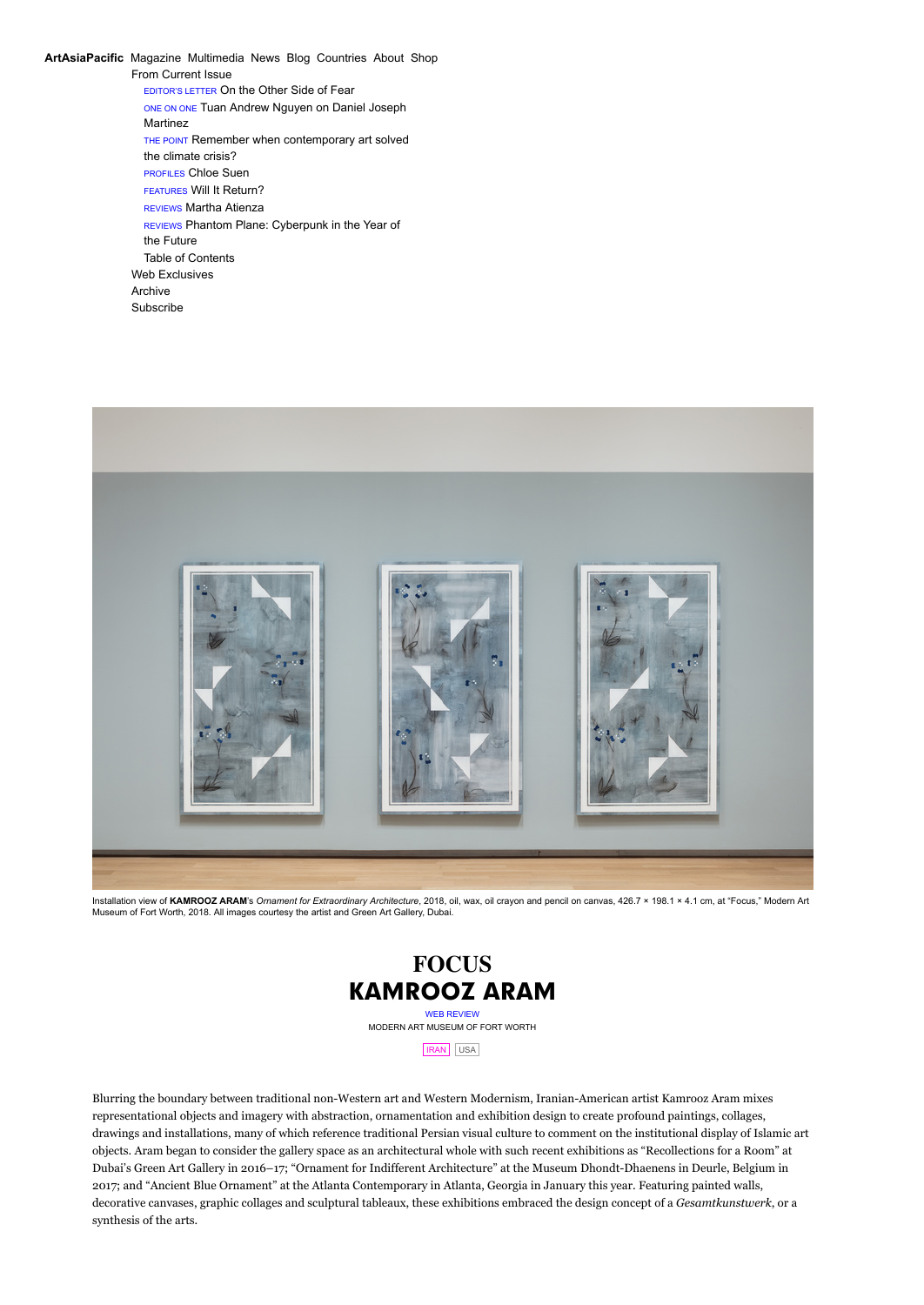These experimental presentations led directly to his striking show at the Modern Art Museum of Fort Worth, Texas, which is arguably one of his best exhibitions to date. Occupying three galleries of Tadao Ando's dynamically designed museum, which opened in 2002, the show combines elements of Russian Suprematist paintings, Persian rugs and Islamic artifacts with traditional methods of museum presentation. Adding even more facets to this fusion, the artist employs materials that reference Venetian architect Carlo Scarpa's sophisticated structural designs, while creating poetic assemblages that evoke the pioneering Romanian modernist Constantin Brâncuși's heterogeneous forms.

Entering the first gallery, the visitor is confronted with *Ornament for Extraordinary Architecture* (2018) a triptych featuring navy and white floral patterns in oil crayon drawn on a painted field of smudged pale blue and gray patches. White triangles—referencing Modernist and Persian motifs—float on the surface, while grids rendered in fine turquoise lines on the canvases, only visible up close, further disrupt the image. Painted white mats along the edges of the canvas create trompe l'oeil frames simulating an elegant presentation on a matching bluish-gray wall.



Installation view of **KAMROOZ ARAM**'s *Ornamental Composition for Social Spaces 16*, 2018, oil, wax, oil crayon<br>and pencil on canvas, 198.1 × 142.4 × 4.1 cm, at "Focus," Modern Art Museum of Fort Worth, 2018.

A number of paintings visually similar to *Extraordinary Architecture*—*Ornamental Composition for Social Spaces 16*, *17* and *20*—were also on view. Even though the point of departure is the floral pattern of a Persian rug, the paintings allude to the abstract canvases of the American artists Agnes Martin, through the use of the grid, and Joan Mitchell, with the smudged grounds. The trompe l'oeil framing also brings to mind the Minimalist paintings of Jo Baer, while the relationship between the shapes on the surface and the murkiness below seems to come straight out of Abstract Expressionist Hans Hofmann's theory of push and pull, a technique used to create the illusion of space.



Installation view of **KAMROOZ ARAM**'s *Green Movement*, 2018, (panel) oil and pencil on linen; (pedestal) wood, brass, terrazzo; ceramic, (pedestal) 127 × 22.9 × 22.9 cm, (panel) 127 × 106.7 × 5.1 cm, at "Focus," Modern Art Museum of Fort Worth, 2018.



Installation view of **KAMROOZ ARAM**'s *Green Memorial*, 2017, green marble, linen on mdf, ceramic, brass, 35.6 × 35.6 × 33 cm, at "Focus," Modern Art Museum of Fort Worth, 2018.

The second gallery, which is delineated by a thick wall painted with a red and gray geometric column at its edge, features the sculptural tableaux *Green Movement* (2018) and *Green Memorial* (2017). *Green Movement* is especially intriguing with its assemblage of parts—a dark green wooden pedestal is topped by a brass-framed piece of terrazzo holding a red ceramic vase, positioned off-center. Behind this is a painting of a green square, a triangular section at its bottom right corner rendered in a deeper shade, against a background of beige Belgian linen. The composition is counterbalanced by a found ceramic tile with an abstract triangular motif, mounted at the top left corner of the square. In a simpler gesture, Aram places an antique, ceramic Persian pitcher atop a small linen pedestal perched on a slab of green marble to poetically construct *Green Memorial*. Meanwhile, the walls of the gallery are painted with gray and red rectangles, which dynamically interact with and play off of the works on display.